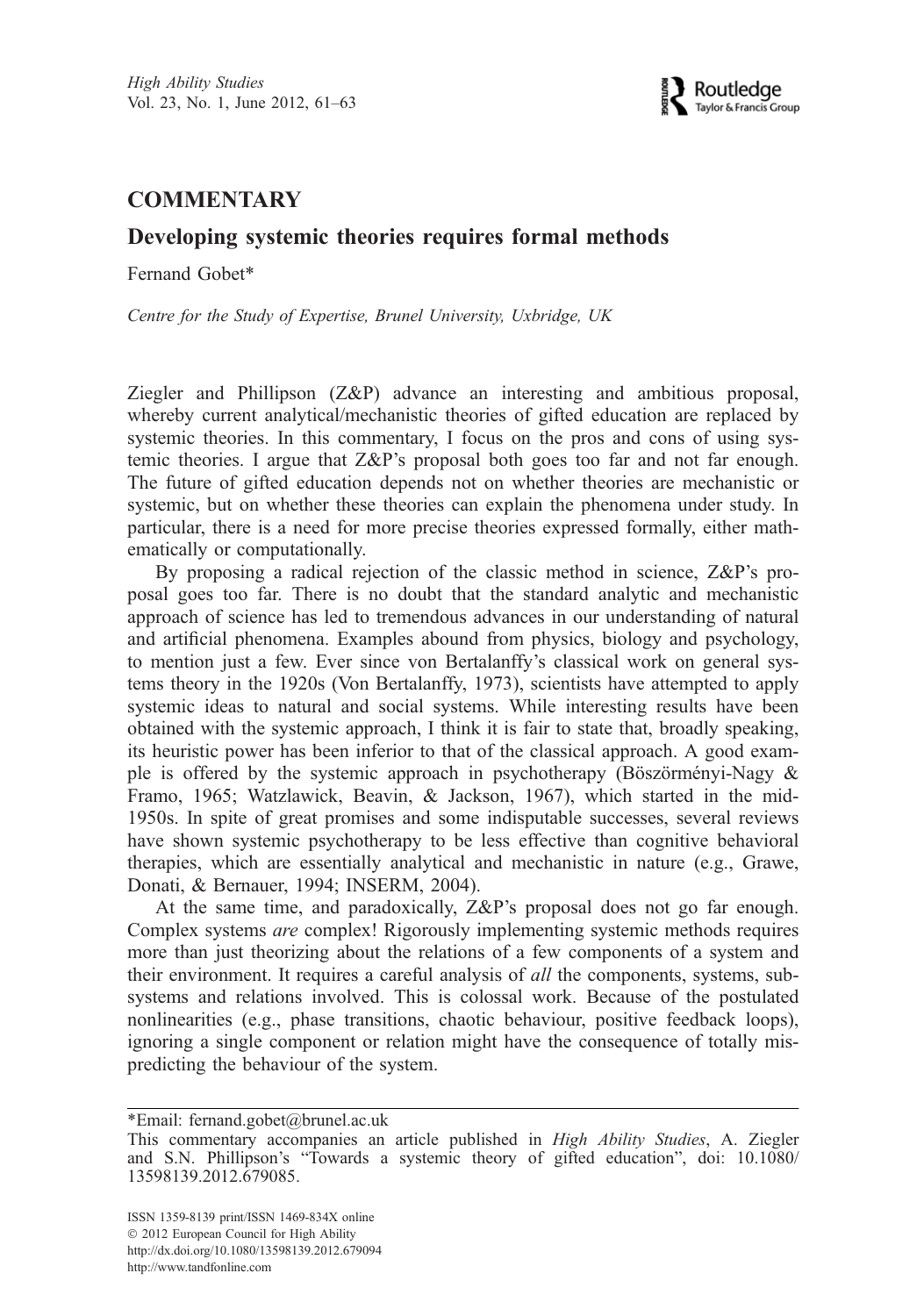Consider the example of chess world champion Bobby Fischer discussed by Z&P. When describing the "Fischer system", they mention Fischer, his mother, sponsors and chess grandmasters. Granted, this example was not meant to be exhaustive. However, it is clearly an oversimplification. At the least, the system of young Bobby Fischer should include his elder sister, his coach Jack Collins, his fellow high school students and chess players of various ages. It should also include the relations between these individuals. Changes in some of these relations might have had crucial consequences for Fischer's development: a more directive mother might have interfered with Fischer's interest for chess and different friends in high school might have diverted Fischer's attention to other activities. Again, because of the nonlinearities postulated by systems theory, any of these could have had considerable impact on Fischer's chess career, and it is not possible to ignore them  $\alpha$  priori. One could argue that at least some inanimate objects should be included in the system as well. In Fischer's case, he spent an inordinate amount of time studying chess books, and there is no doubt that some of them must have affected his development particularly strongly.

As should be evident by now, describing a system is extremely hard. In fact, assuming a "flat" system of N components – that is, ignoring a possible hierarchy of subsystems – and assuming that a link from component A to component B is different to a link from component B to component A already implies  $N \times (N-1)$ relations. And this is a vast oversimplification, as diverse types of relations must be considered as well (affective, cognitive, motivational, etc.). In addition, these relations will change as a function of time and will be the source and object of feedback loops, either positive or negative. This raises at least two issues. First, how is it possible to collect all this information? And, second, how is it possible to process all this information in a meaningful way and without oversimplifying matters?

Considering the practical difficulties in collecting all the relevant information, it is understandable that Z&P never describe a system in its full complexity. In fact, it could be argued that their account is often analytic, focusing only on the aspects of a system that seem important, either intuitively or theoretically, and ignoring many aspects that could in principle matter. Given the known limits of human cognition, it is not surprising that systems are simplified and approximations made. For example, when Z&P talk about the "environment" rather than discussing every component and relation of this environment in detail, they take advantage of the hierarchical and decomposable structure of most natural and human-made environments, which is a powerful way to simplify the phenomena under study (Simon, 1969). Simplifications of this sort are acceptable because natural and human systems tend to be homeostatic and robust to perturbations – a fact that is all too well known in therapeutic settings where change is difficult to induce.

Mechanistic analyses of systems can often be useful approximations to the full complexity of these systems, which cannot realistically be tackled except for simplified textbook cases. Indeed, there are many current examples of scientific domains where the boundary between analytical and systemic approaches is very fuzzy indeed. A good example is offered by network theory (Newman, Barabasi, & Watts, 2006), which is the study of systems *par excellence*. Thus, rather than opposing analytic and systemic approaches, it is more fruitful to see them as complementary approaches.

Von Bertalanffy (1973, pp. 84–86) warns us from the dangers of using analogies, as opposed to explanations, to describe phenomena. He also argues that sys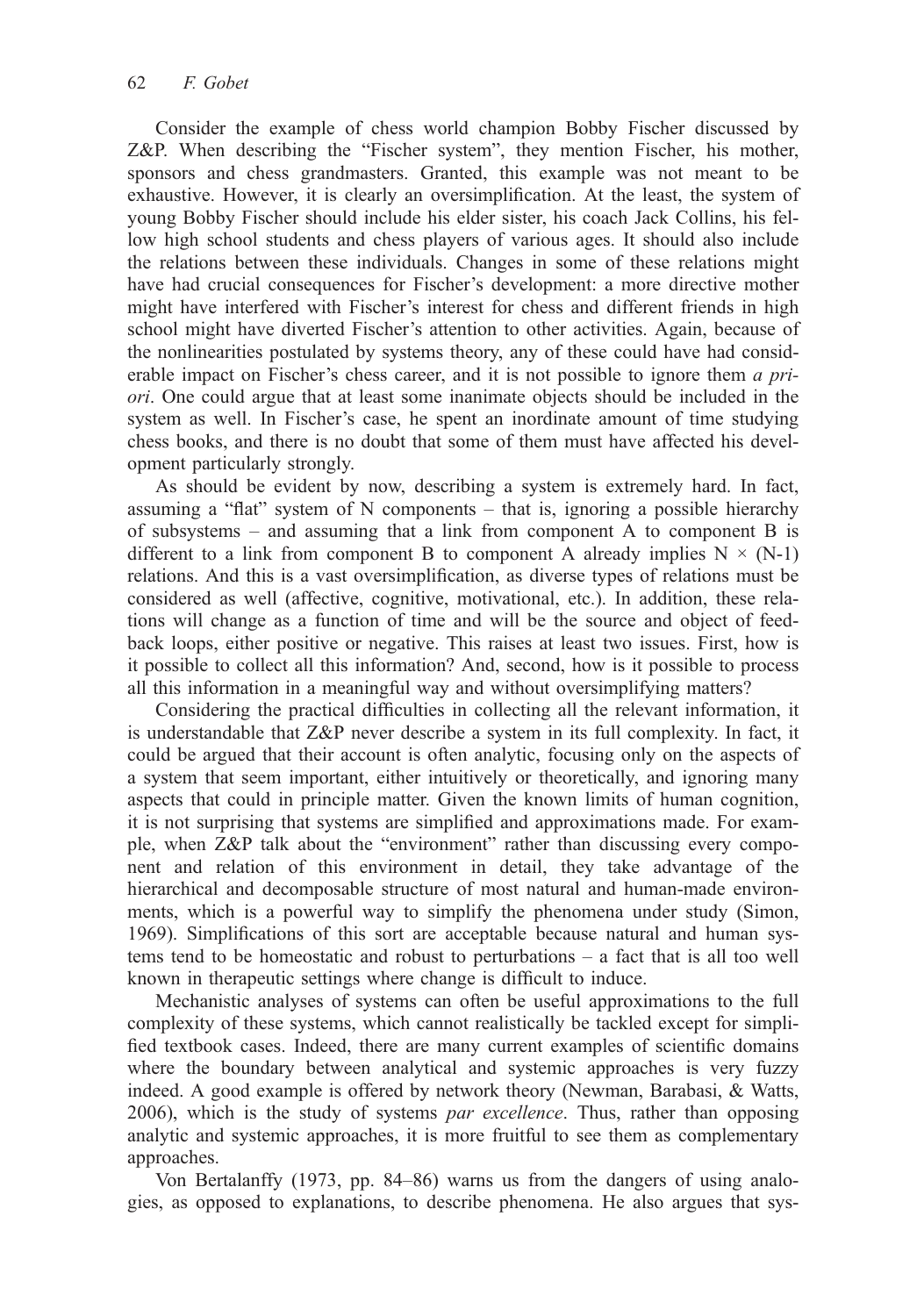temic theories can be expressed unambiguously and exactly only using mathematics. I agree, with the qualification that we now have other precise formalisms, most notably those offered by computer languages. A systemic theory of gifted education would be truly useful only when it is expressed formally and in enough detail to allow its predictions to be tested against empirical data. Given the complexity of the phenomena under study – number of variables and interactions involved, dynamic character of the data and presence of non-linear effects – computational modelling offers an ideal formalism for developing such theories (Gobet, Chassy, & Bilalić, 2011; Lane & Gobet, 2003).

## Acknowledgements

The writing of this paper was supported by a Research Fellowship from the Economic and Social Research Council (UK).

## **References**

- Böszörményi-Nagy, I., & Framo, J. (Eds.). (1965). Intensive family therapy: Theoretical and practical aspects. New York: Harper & Row.
- Gobet, F., Chassy, P., & Bilalić, M. (2011). Foundations of cognitive psychology. London: McGraw Hill.
- Grawe, K., Donati, R., & Bernauer, F. (1994). Psychotherapie im Wandel von der Konfession zur Profession. Göttingen: Hogrefe.
- INSERM. (2004). Psychothérapie, trois approches évaluées. Paris: Institut national de la santé et de la recherche médicale (INSERM).
- Lane, P.C.R., & Gobet, F. (2003). Developing reproducible and comprehensible computational models. Artificial Intelligence, 144, 251–263.
- Newman, M., Barabasi, A., & Watts, D. (Eds.). (2006). The structure and dynamics of networks. Princeton, NJ: PUP.

Simon, H.A. (1969). The sciences of the artificial. Cambridge, MA: MIT Press.

Von Bertalanffy, L. (1973). General system theory. New York: Braziller.

Watzlawick, P., Beavin, J., & Jackson, D. (1967). Pragmatics of human communication: A study of interactional patterns, pathologies and paradoxes. New York: Norton.